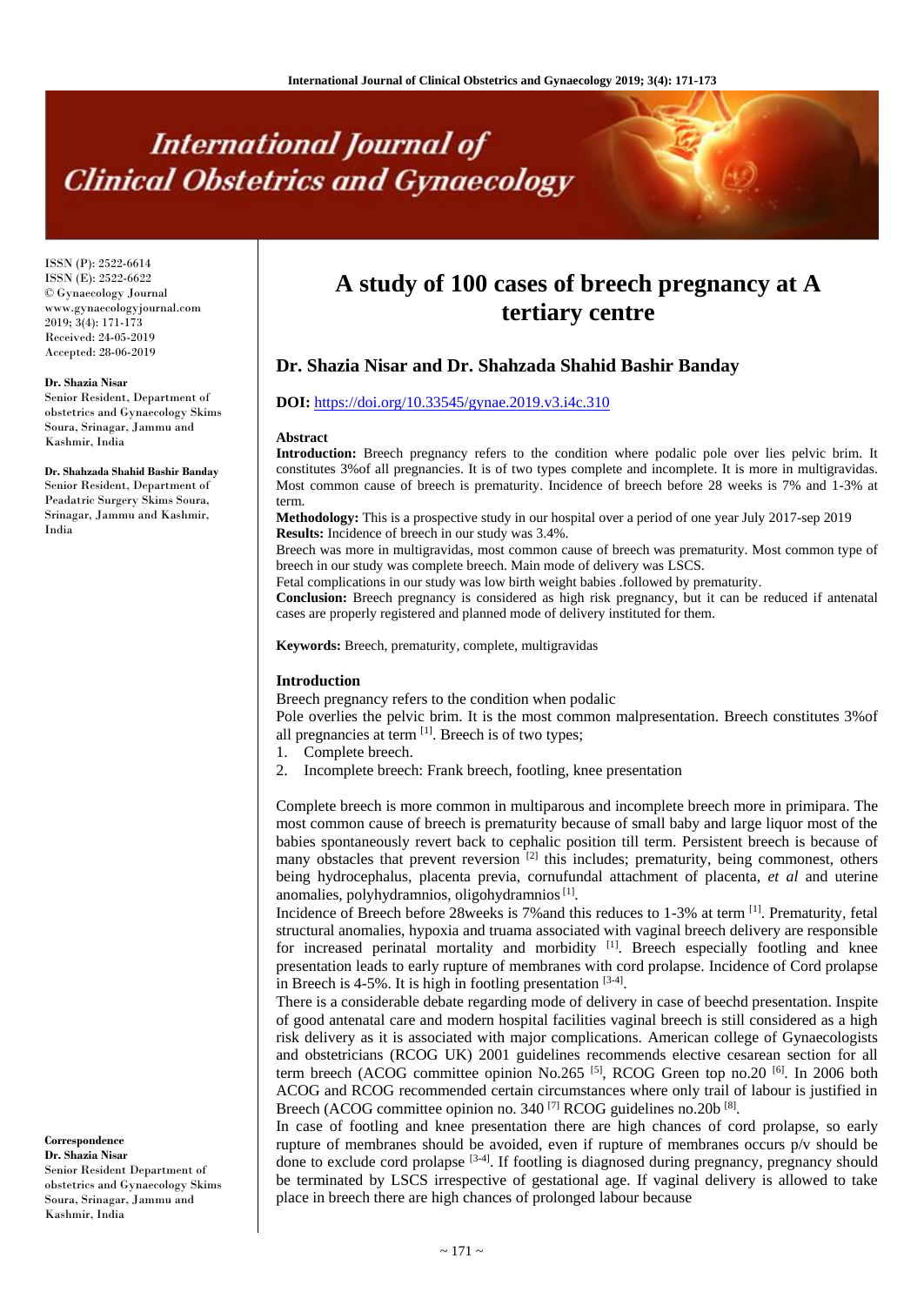breech acts as a slow cervical dilator resulting in prolonged labour. Vaginal breech delivery is also associated with significant maternal and perinatal morbidity. Breech pregnancy is associated with fetal complications that include, prematurity, cord prolapse, birth asphyxia, fetal injury and intracranial hemorrhage. Among maternal complications are injury to perinuem and sepsis in case of vaginal delivery and anaesthetic complications in case of LSCS.

# **Results**

This is a prospective Observational study done in our hospital over a period of one year July 2017-september 2018. Total no. of deliveries conducted=5000 Breech deliveries=170 Incidence of breech=3.4%

#### **Association of breech with parity**

Total Breech deliveries=170 No. of primi patients=68 (40%) No. of multiparous patients=102 (60%) Thus multiparous patients were more than primipara s in our study.

#### **Types of breech**

| Types of breech. |                           | No. of patients |
|------------------|---------------------------|-----------------|
|                  | 1. Complete breech.       | 85 (50%)        |
|                  | 2. Frank breech.          | 51 (30%)        |
|                  | 3. Knee presentation.     | $17(10\%)$      |
|                  | 4. Footling presentation. | $17(10\%)$      |

Thus most common breech in our study was complete breech followed by frank, while as knee and footling had same frequency.

### **Mode of delivery**

| Mode.    | No. of patients |
|----------|-----------------|
| LSCS.    | 119 (70%)       |
| Vaginal. | 51 (30%)        |

Thus main mode of delivery of breech in our study was LSCS.

#### **Distribution of patients according to etiology of breech presentation**

| Causes.            | No. of patients |  |
|--------------------|-----------------|--|
| Prematurity.       | 85 (50%)        |  |
| Multiparity.       | 34 (20%)        |  |
| Polyhydraminos.    | $8(4.7\%)$      |  |
| Oligohydramino.    | $4(2.3\%)$      |  |
| Uterine anomalies. | $4(2.3\%)$      |  |
| Hydrocephalus.     | 5(2.96%)        |  |
| Short cord.        | 8 (4.70%)       |  |
| Idiopathic.        | 22 (12.94%)     |  |
|                    |                 |  |

Thus main cause of breech in our study was prematurity...

#### **Fetal complications in breech delivery**

| Complications. |                          | No. of patients |
|----------------|--------------------------|-----------------|
|                | 1. Low birth weight.     | 90 (52.95%)     |
|                | 2. Prematurity.          | 73 (42.95%)     |
| 3.             | Birth asphyxia.          |                 |
| 4.             | Intracranial hemorrhage. | 1(0.58%)        |
| 5.             | Fetal injuries.          | 1(0.58%)        |
| 6.             | Congenital anomalies.    | $5(2.94\%)$     |

Thus main fetal complication causing NICU admission was low birth weight of babies, followed by prematurity

#### **Discussion**

The incidence of breech in our study is 3.4%.

This is similar to 3% incidence in study done by Saira Das *et al*, 4.2% in Cameroonian, 2.1% in study done by Abha Singh *et al* (1, 9, 10). Incidence in Parkland hospital USA is between 3.3%- 3.9 % during past 30 years [3] .

In our study incidence of Breech was more in multiparous 60%. This study is similar to study done by Abha Singh *et al.* [10], Saha and Nandi [11]. The increased incidence of breech in multiparas is because of lax abdominal wall that facilities breech presentation.

In our study the commonest type of breech is complete breech (50%) followed by frank (30%) knee (10%) and footling presentation (10%).

In our study 70% of patients underwent LSCS while as 30% of patients were delivered vaginally, this is similar to study done by sanjivini *et al*. where incidence of LSCS was 74% (12), and kerbs and weber were incidence of LSCS was 79.4% (13). In study done by Weisman and Hugay LSCS was.

Seen in 63.6% of patients <sup>[14]</sup>. The increased incidence of LSCS in our hospital was because of liberal use of cesarean section for breech in order to reduce perinatal mortality and morbidity. Among the various etiological factors of breech in our study the most commonl factor is prematurity (50%), followed by multiparity (20%) polyhydraminos (4.7%) and oligohydramino (2.3%) In study done by sonali oligohydramino was seen in 3% of patients [2], Uterine anomalies are seen in 2.3% of patients, hydrocephalus in 2.96%, idopathic in 12.94% and short cord in 4.7%. Short cord is also a cause of breech presentation as shown by Adinma's study in which 1000 cases were observed to have a short cord <a>[15]</a>. Since Breech is also associated with fetal anomalies, oligohydramino, polyhydraminos, short cord, uterine anomalies so it is important to look for all these conditions either by USG or at the time of LSCS.

LSCS in our institute was more among primi paras, vaginal delivery was mostly in multiparous patients with preterm babies. Due to liberal use of LSCS neonatal mortality was less similar to study by Sanjivini *et al.* [12] Hannah ME *et al*. [16] has also proposed liberal use of LSCS for breech to decrease perinatal mortality and morbidity. This was further supplemented by ACOG recommendation for LSCS for singleton breech in 2001 [17] .

The most common fetal complication responsible for NICU admission in our study was low birth weight of babies, this was followed by prematurity. Other complications were intracranial hemorrhage, fetal injuries, and congenital anomalies, there was none case of birth asphyxia. Only two babies died of intracranial hemorrhage and birth injuries. This decreased perinatal mortality is because of liberal use of cesarean section in our study.

# **Conclusion**

Breech pregnancy is considered as a high risk pregnancy because of maternal and fetal complications Associated with it that can be significantly reduced if all antenatal case's are properly registered, followed and a planned mode of delivery instituted for them. For all breech deliveries we should have 24 hour facility of cesarean section with a skilled obstetrician and NICU facility available. Thus ideally all breech deliveries should be conducted at a tertiary institute.

#### **References**

1. Das S, Malik S, Bhurgri A. Is breech still being delivered vaginally? A comparative study Int J Reprod contracep obstet Gynaecol. 2014; 3(1):144-8.